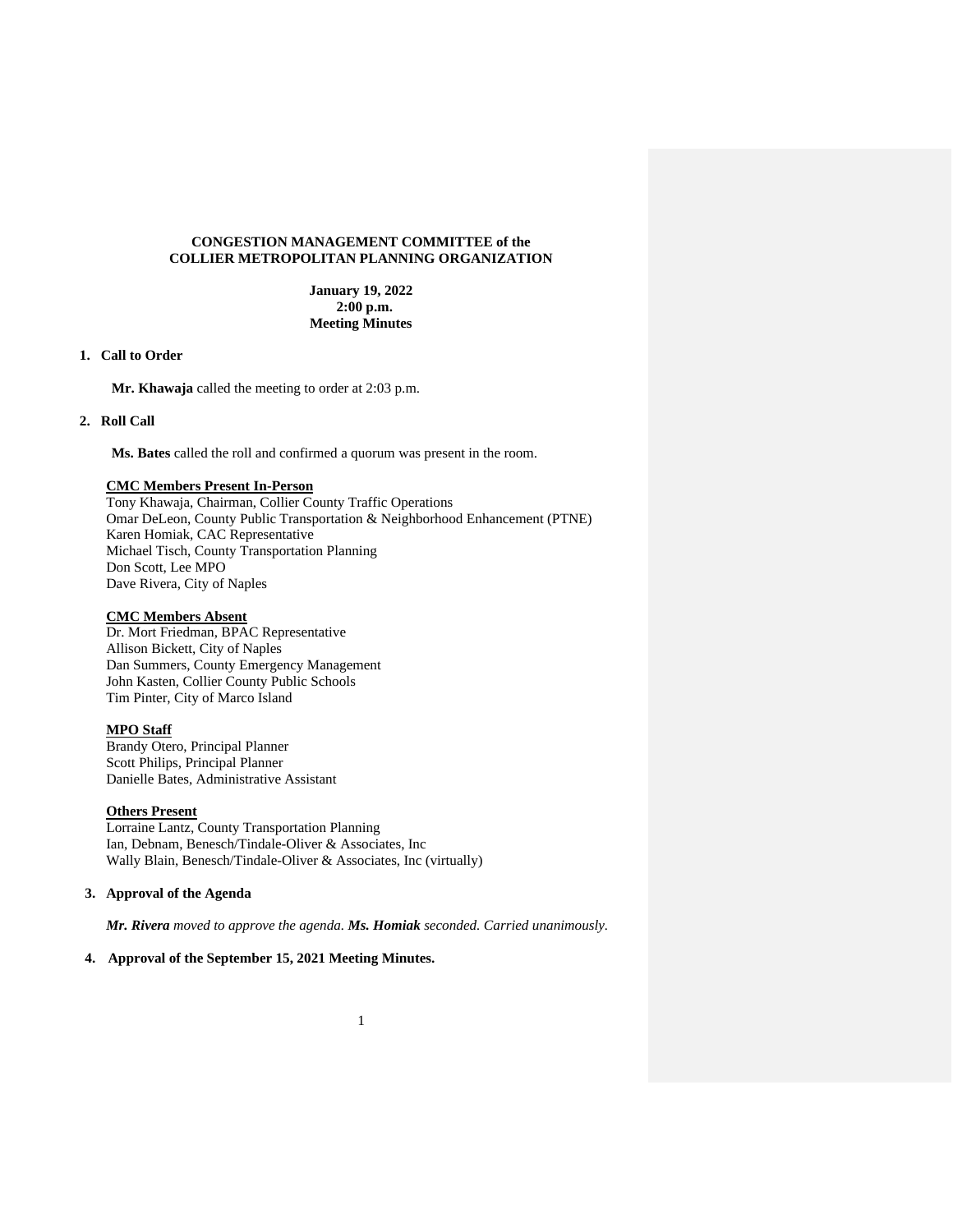**Mr. Khawaja:** Don Scott was here but was listed as present and absent, Mort Friedman was not listed and was absent.

*Ms. Homiak moved to approve the September 15, 2021 minutes with revisions. Mr. Rivera seconded. Carried unanimously.*

#### **5. Public Comments for Items not on the Agenda**

None.

**6. Agency Updates**

## **A. FDOT**

None.

## **B. MPO Executive Director**

None.

### **C. Other Agencies**

**Mr. Rivera:** For the City of Naples, the director has left, in his place is Andy Holland in the interim, and Allison Bickett will be the deputy director.

**Mr. Tisch:** For Collier County, Florida Department of Transportation (FDOT) sent funding information for Fiscal Year (FY) 2023 projects to the county, including Pierre Beauvoir in Traffic Ops, for one sidewalk and one school light flashers and one IT project. Currently processing some paperwork to begin those.

**Ms. Lantz:** The Wilson Boulevard Widening from Immokalee to Golden Gate Boulevard is going to the Board of County Commissioners (BCC) on January 25. The conceptual study will transition into design quickly, and we will be handing it over asap.

# **7. Committee Action**

# **A. Elect Chair and Vice Chair**

*Mr. Rivera moved to keep Mr. Khawaja as Chair and Mr. Pinter as Vice-Chair. Ms. Homiak seconded. Carried unanimously.*

### **B. Endorse 2022 Congestion Management Process Update**

**Ms. Otero:** The CMC adopted a report last year as part of the Congestion Management Process (CMP), this will fold that report into CMP.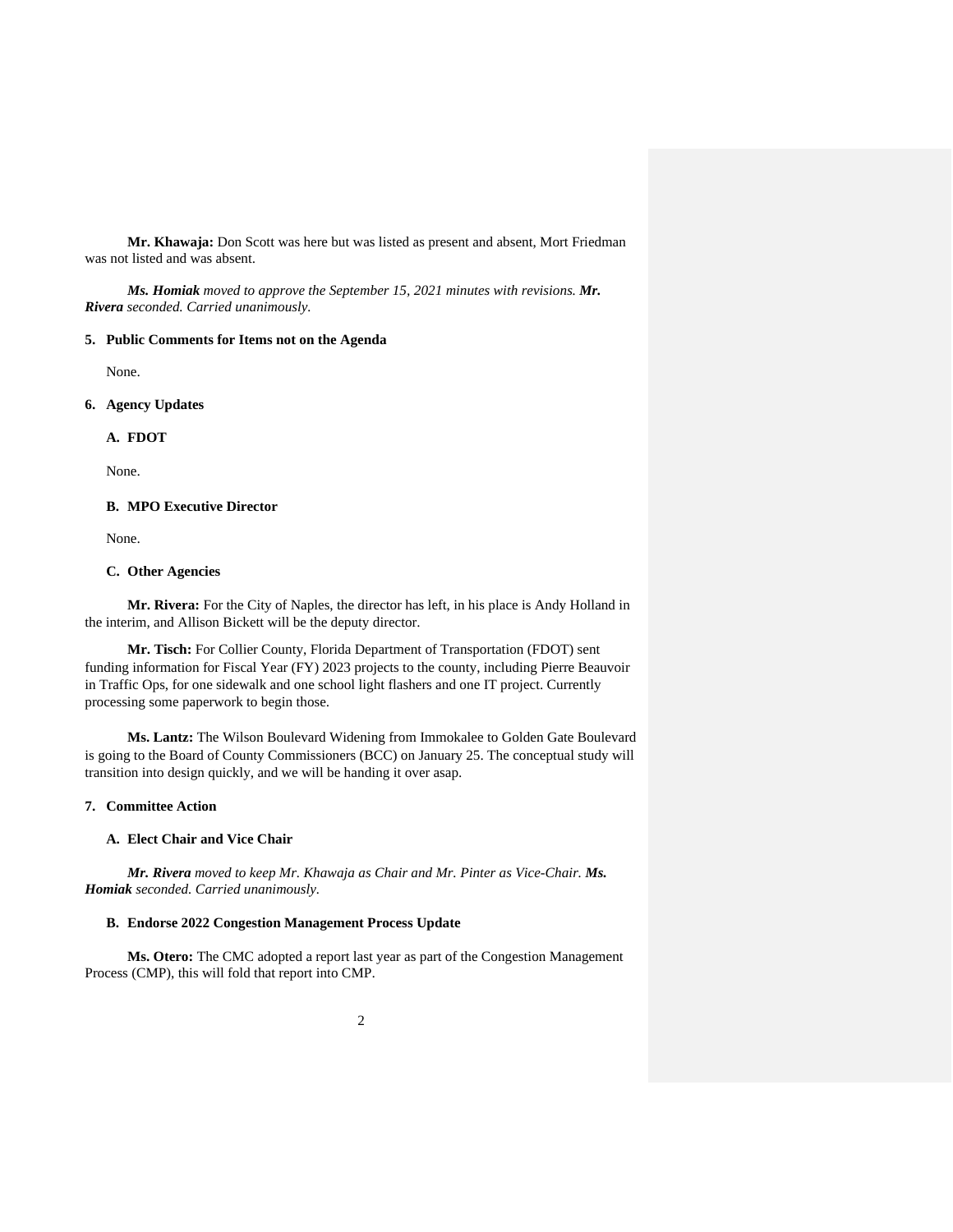**Mr. Debnam:** Presented the [Congestion Management Process Update.](https://www.colliermpo.org/wp-content/uploads/2022/02/CMC-Mtg-1-CMP-Update-01192022_FullPageSlides.pdf) Benesch, formally Tindale Oliver but they recently merged, it's the same people with a different name. The CMP Update process started in December 2021 and will wrap up with Board Approval in September 2022. A CMP is guided by an 8-step framework from FHWA. There are three main components: 1) update the CMP document, 2) evaluate congested corridors and come back in March with a draft and in July with public friendly fact sheets, 3) county wide origin and destination study further down the road. The methodology will be brought to the committee in May with results in July, you will be able to comment in July. It was last updated in 2017, it will incorporate analysis for 2020, and include several new items: objectives, strategies, and evaluation criteria. The document will be reorganized to match the 8 step process and will be more user friendly. The flowchart shows the process and will be in the document. Steps 1 through 8 are meant to be a cycle, however the process doesn't always restart at 1 after 8. Asking for approval and feedback.

**Mr. Khawaja:** Mr. Scott, do you have something like this?

**Mr. Scott:** We had a lot of criteria and did a state of the system report. Last time we did a Transportation Systems Management and Operations (TSMO) plan. SR 78 was identified and we're looking for improvements in that corridor. TSMO was similar.

**Mr. Khawaja:** You're going to evaluate whole network, what and how?

**Mr. Debnam:** It was done in the 2020 baseline condition report, the analysis looked at existing plus planned projects to 2023, to see how people experience congestions based on criteria. It will be revisited periodically to readdress congestion and incorporate programmed projects to address congestion and the use of performance measures to determine how it addresses congestion concerns and whether they need to be revisited. The evaluation is similar to LRTP modeling for future conditions and compared to baseline conditions.

**Mr. Khawaja:** What are you looking for from the committee?

**Mr. Debnam:** Looking for an endorsement of the draft, any changes. It's new in the way it's packaged but it's not new information. Everything from the previous baseline conditions and Transportation System Performance Report (TSPR) has been incorporated in the 2017 version. It's just integrated with previous CMPs.

Mr. DeLeon: The next stage, when you're looking at strategies, Table 6.2 is siloed based on mode, but when you're looking at evaluating strategies are you looking at different layers and modes, looking at pedestrians, single occupancy vehicles, and transit?

**Mr. Debnam:** Everything is on the table; those can be revisited if new strategies become popular or are recommended by federal or state governments. What's in there is a little of both, some is based on mode like transit, some spans multiple modes like safety. It's organized to do it in different ways, the key recommended strategies likely won't change much like transit vouchers or improved safety on sidewalks those might be put in a different category but looking at them individually they're well represented.

**Deleted:** This **Deleted:** was

|  | Deleted: to        |
|--|--------------------|
|  | Deleted: It        |
|  | Deleted: F         |
|  | <b>Deleted:</b> is |
|  | <b>Deleted: it</b> |
|  | Deleted: over      |

| Deleted:    |
|-------------|
| Deleted: To |

| <b>Deleted:</b> ing |  |
|---------------------|--|
|                     |  |

| <b>Deleted:</b> the |
|---------------------|
| <b>Deleted:</b> for |
| <b>Deleted:</b> are |
| Deleted:            |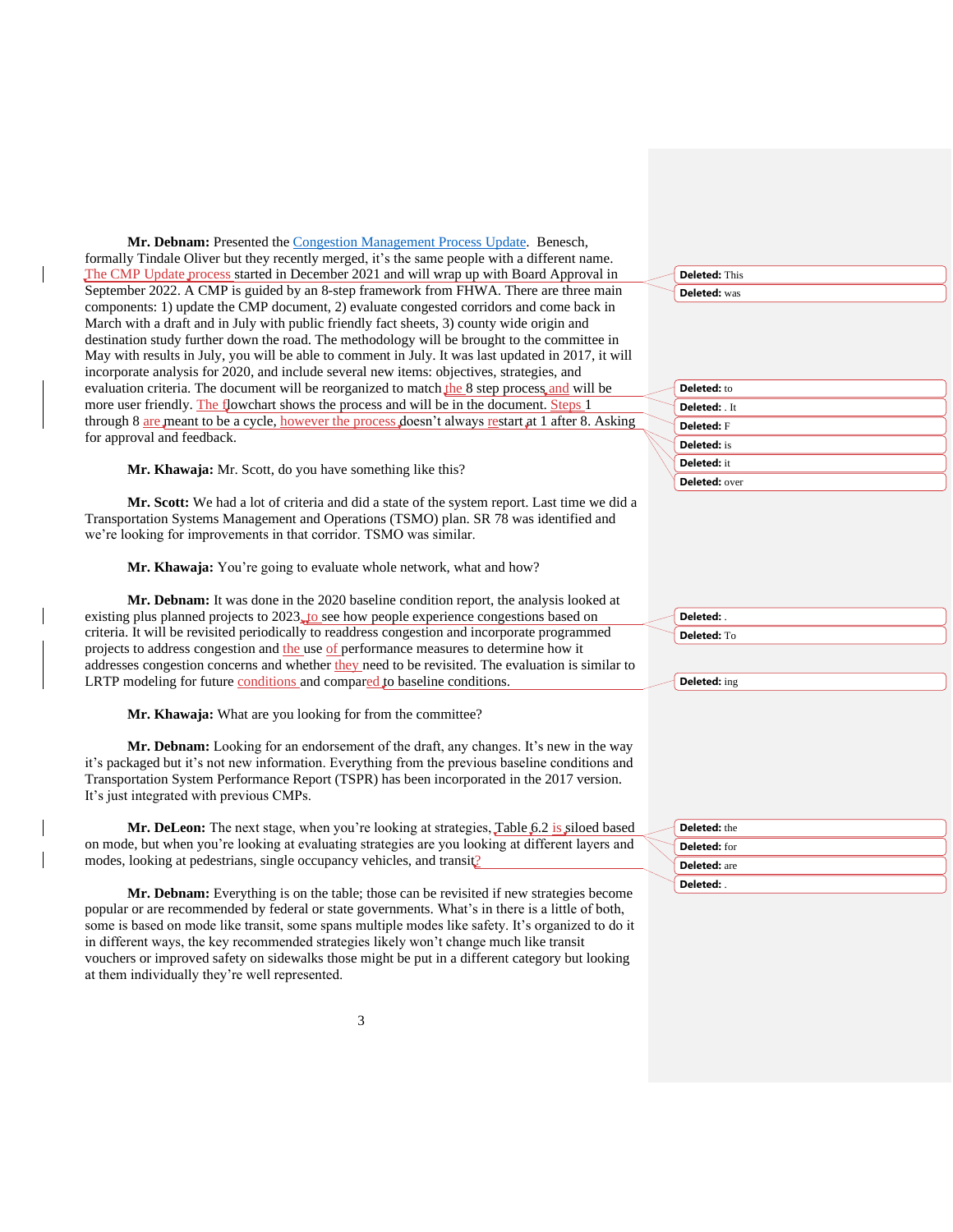**Mr. Blaine:** We asked questions about how the MPO is doing it, their using TSMO which uses those strategies, your process allows you to bring things forward every year or funding cycle. The framework here is saying we've looked at areas of congestion and identified many potential strategies in different modes too. Gives you the opportunity to look at strategies for hot spots as projects move through the CMC prioritization process.

**Mr. Debnam:** A good example is schools, there's a segment of strategies for areas with school traffic so if that applied to that corridor you could go to that section.

**Mr. Khawaja:** They can't store the demand for schools, they use roads to do that.

*Ms. Homiak moved to endorse 2022 Congestion Management Process Update. Mr. DeLeon seconded. Carried unanimously.*

### **C. Endorse Congested Corridors Evaluation Methodology**

**Mr. Debnam:** Presented the [Congested Corridors Evaluation Methodology.](https://www.colliermpo.org/wp-content/uploads/2022/02/CMC-Mtg-1-Corridor-Methodology-01192022_FullPageSlides.pdf) There are the Tier 1 and Tier 2 Congested Corridors that came from the TSPR, these are the worst congested corridors based on analysis. These are the corridors that we will use existing data and sources to analyze conditions and congestion to see what's going wrong or causing congestion. The result is going to be 10 fact sheets that overview the top 10 congestion corridor. We had 15 corridors from Tier 1 and Tier 2 from the last process, so we consolidated the corridors using segments located on the same road. The best example is Immokalee Road, it had several segments but is now corridor 6. As we're doing analysis, we may need to look at the corridor segments separately as, there could be different issues creating congestion, however, we will explain the issues in a single fact sheet for each corridor. They all touch end to end so it doesn't make sense to do one and not the other.

Mr. Khawaja: These 10 covered all 15?

**Mr. Debnam:** Yes

**Mr. Rivera:** Are they prioritized?

**Mr. Debnam:** They are not prioritized beyond Tiers 1, 2, and 3, they aren't ranked. Behind the scenes the main data source backbone is Regional Integrated Transportation Information System (RITIS) and Replica and use FDOT for supplementary data for roadway characteristics. The RITIS platform has been developed by the University of Maryland and works by feeding speed data from private vendors to allow users to look and use as an analysis tool with different outputs (graphs, tables, timelapse, etc.).

**Mr. Khawaja:** Does Benesch have license or FDOT?

| <b>Deleted:</b> sparely |
|-------------------------|
| Deleted:                |
| <b>Deleted:</b> causes  |
| Deleted: but            |
| Deleted: 'll            |
| Deleted: it             |
| <b>Deleted:</b> as one  |

| Deleted:            |  |
|---------------------|--|
| <b>Deleted:</b> ing |  |
| <b>Deleted:</b> is  |  |
| Deleted: run        |  |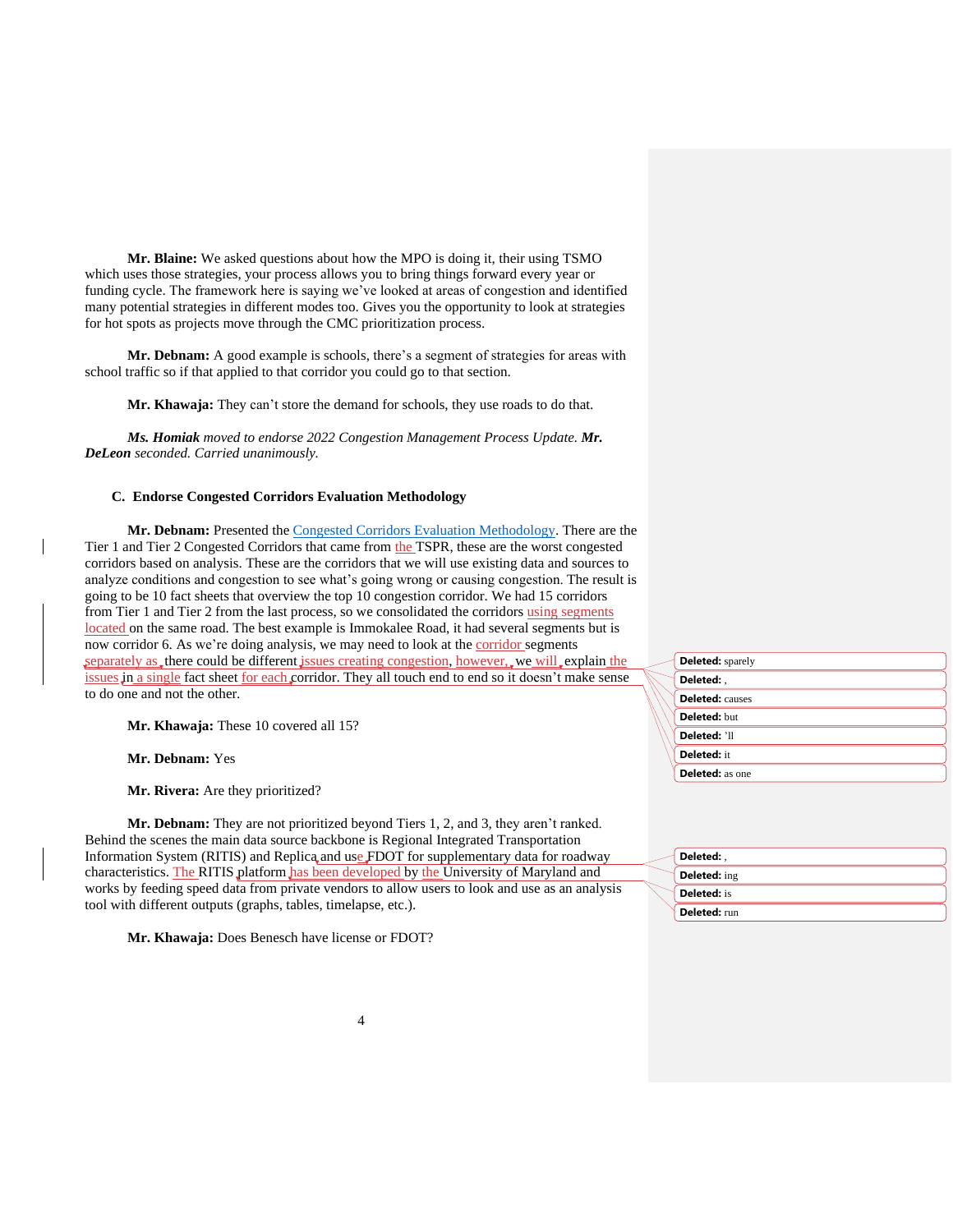| <b>Mr. Debnam:</b> FDOT has RITIS and holds the license to provide access to each district | <b>Deleted:</b> give every |
|--------------------------------------------------------------------------------------------|----------------------------|
| and MPO. Replica is private and requires a subscription, and Benesch has a Replica         | <b>Deleted:</b> access     |
| subscription, Replica's data is only available through a consulting contract.              | <b>Deleted:</b> access     |
|                                                                                            | <b>Deleted:</b> It         |

Ms. Otero: Anne granted them [Benesch] access to RITIS as our consultant.

**Mr. Debnam:** It's kind of confusing but basically the Project Manager at an agency sends an email vouching for the consultant.

**Mr. Rivera:** FDOT showed City of Naples and it showed certain sections of road were congestion but on the live cameras it wasn't congested.

**Mr. Debnam:** There could be reasons why it isn't accurate, it is transparent about that. Replica gives you a percentage of accuracy based on data sources. Rural areas with fewer signals may be less accurate, but a busy arterial in major area would have more activity to read and is more accurate. There's a learning curve to know when it's reliable versus when to take a second look. It's near real time data, it's not using three year old data, some is as recent as last week. We can use historic information for patterns. There's lots of flexible options, the proposed option is to use 2021 data. We were struggling with pre-COVID versus during COVID. 2019 was the last normal year, but now things are returning to more normal than 2020 and recency is more valuable.

**Mr. Khawaja:** Did you compare the two to see it?

**Mr. Debnam:** Some tools make it quick to snapshot, it's hard to do a full look, but preliminarily we can look at a couple indicators.

**Mr. Khawaja:** Do you look at speed?

**Mr. Debnam:** Yes. RITIS and Replica let us look at the time of day for peak travel times and days of the week, and time of the year for season and visitors etc. We're planning to do more detail about data sources. RITIS has the average travel time, congestion percentage, and vehicle speeds to see how the road is performing. We want to relay this in a way that's easy to understand for the public, vehicle speed is easy to understand. For example: at 5 pm the average speed is 36 mph versus 46 mph at other times, that is easier to understand. We can look at bottleneck data, traffic queues, length of queues, estimated number of cars, delay time, purpose of trips, recreational mode information, bike ped info, etc.

**Mr. Khawaja:** How?

**Mr. Debnam:** Different sources, it's not forthright but would they probably give it if asked, A lot is from cell phone apps, Replica does economic factors, jobs, industry lots of census information.

5

**Mr. Khawaja:** Do they track you like going to Publix?

**Deleted:** low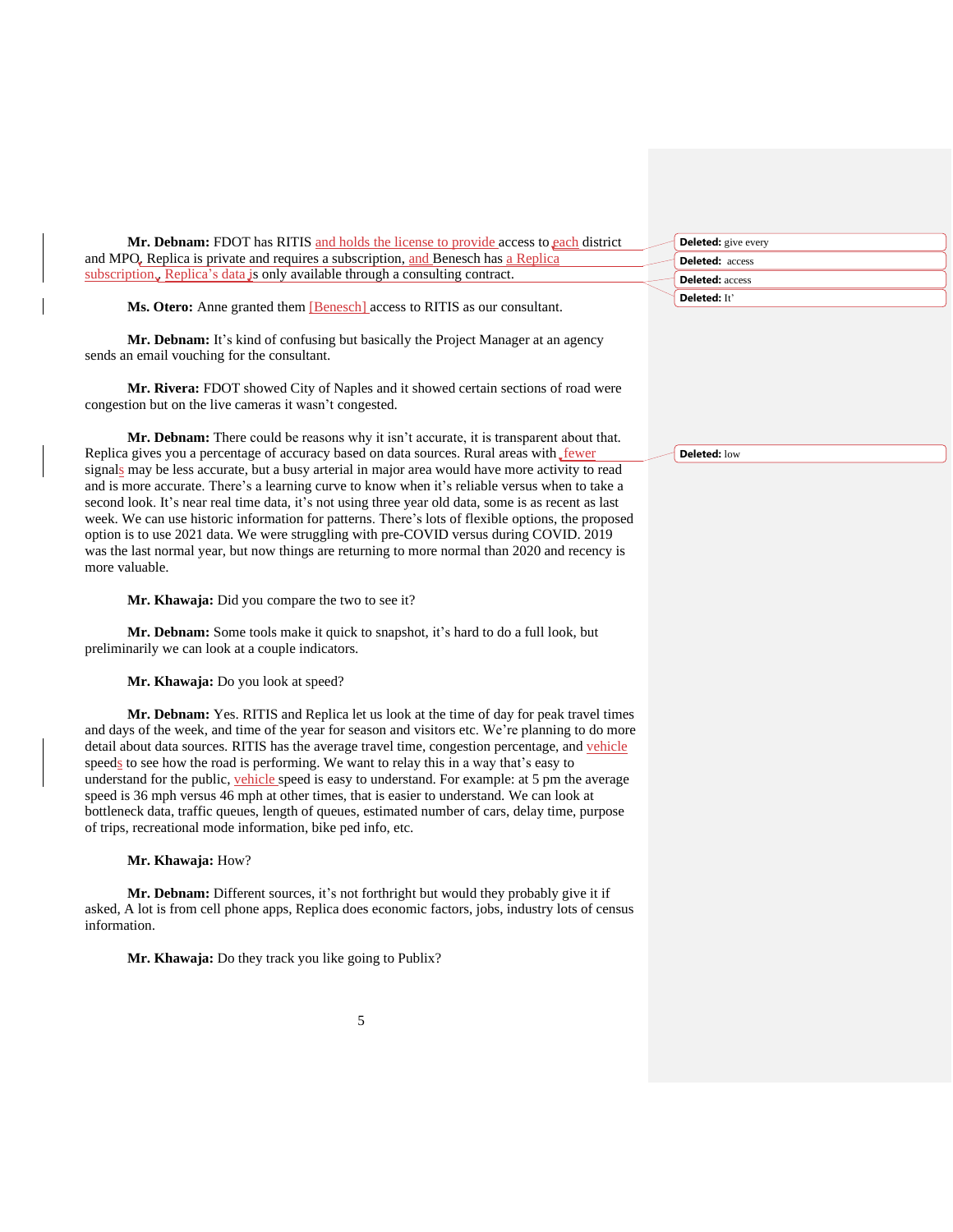**Mr. Scott:** They probably searches in Publix. If you're going to place for 8 hours, it's probably work.

**Mr. Debnam:** I don't know the algorithms.

**Ms. Homiak:** I got a report from my Google phone of where I went all last year and miles and how long I spent there.

**Mr. Khawaja:** Google tracks everything, with data coming from phones and cars. The only thing missing is volume.

**Mr. Debnam:** RITIS is not the best with volume, it does speed and performance, but not the number of vehicles. We rely on an agency like FDOT or the planning department to feed them volume data. They [RITIS] put an assumption factor, but include a disclaimer that if an agency has more accurate data to send it. If you do traffic counts send them our way so we may load them into RITIS.

**Mr. Khawaja:** Mr. Blain has access to our traffic counts.

**Mr. Scott:** StreetLight does the same.

Mr. Khawaja: That's expensive and they massage the data.

**Mr. Debnam:** Traffic volumes are great for predicting and making statements about congestion, but we do not want to include a lot of volume information on the public factsheets, but the information is helpful to us. We lean toward providing speed and travel time information for members of the public.

**Mr. Scott:** It's still acceptable levels of service, which people hate to hear.

**Mr. Debnam:** It's typical for arterial roads.

**Mr. Khawaja:** Is this a corridor or a point? How do you do it?

**Mr. Debnam:** You can define the segment length, this is a segment, it's usually divided at major intersections.

**Mr. Blain:** I remember doing a System Performance Report with 6-month access to data, one of those observation is similar: Immokalee Road east of 951 as traffic comes in from the east but looking at that stretch to Wilson Boulevard or Oil Well Road the averages are high because of conditions, intersection congestion, travel speed. This doesn't dip below failing. The bottleneck tool pinpoints point level congestion**.**

**Mr. Khawaja:** We will need a graph of the whole road, to see smoothness, delays, drops etc to know what kind of delays or bottleneck spots.

|  | Deleted: n't         |
|--|----------------------|
|  | <b>Deleted: s</b>    |
|  | <b>Deleted:</b> that |
|  | Deleted: for         |
|  | Deleted: it          |

**Deleted:** you to say you don't want it to. Data

**Deleted:** es

**Deleted:** have a

**Deleted:** to

**Deleted:** delayed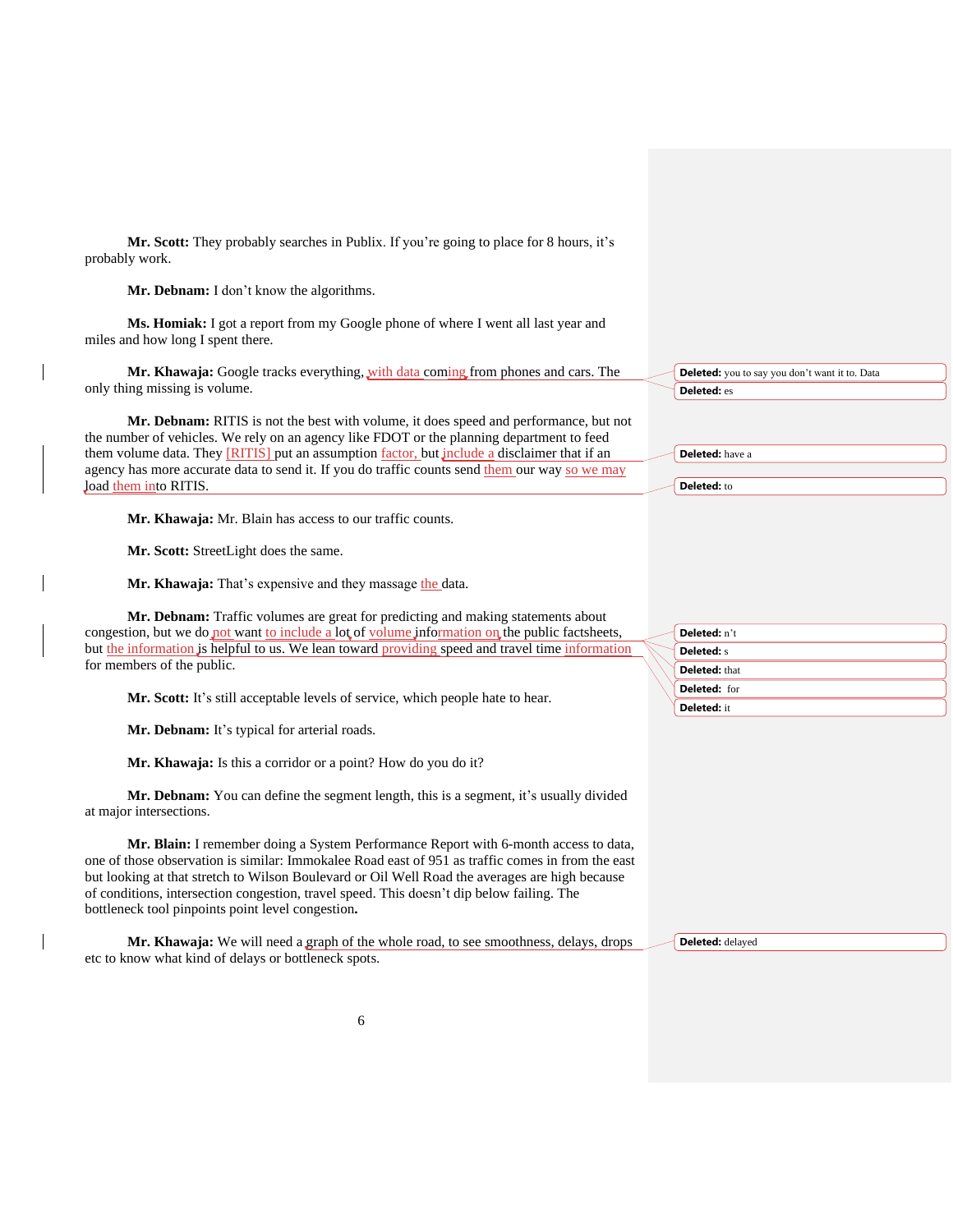**Mr. Scott:** RITIS is better now, but there could be an incident out there or wrong data.

**Mr. Khawaja:** That's the same as google.

**Mr. Debnam:** Looking at an extended time period helps, one incident could skew the data, and there are pitfalls if the roadway is under construction.

**Mr. Khawaja:** He's talking about real time,

**Mr. Debnam:** RITIS is used by Traffic Operations.

**Mr. Khawaja:** Sometimes it's not bad, you must understand data.

Mr. Debnam: You can display different metrics with different colors. A lot of times its green (good) for the whole day, you can see what time the congestion starts and ends. Visuals help with patterns. You can export the data into Excel, and it is color coded. Replica is not as visual, it does provide data that can be transposed into a graph. We're looking for the committee to endorse this.

**Mr. Khawaja:** We need someone to explain RITIS

**Ms. Otero:** We talked about someone from FDOT to come in, but we didn't have time, we will follow up.

**Mr. Khawaja:** Give us examples, it could help everyone: operations, planning, transit.

**Mr. Scott:** If you asked me before this meeting about the average travel length on Airport Road north of Pine Ridge Road, I don't think I'd say 12 miles, it disproves our impact fees, that's a long trip.

**Mr. Debnam:** These slides are Frankensteined, this may not be the information for this corridor.

**Mr. Scott:** It proved some of the things we have problems with.

Ms. Lantz: We recently did 2 studies, Pine Ridge Road from Livingston Road to I-75, which I think is Corridor 8, and Immokalee Road from Livingston Road to Logan Boulevard. We have—with those studies—made recommendations and are moving projects into the Work Program. Now that you're doing analysis, how will that work? We're recommending an overpass, but if you come back with strategies, so hoping they don't replicate studies we already adopted.

**Mr. Debnam:** We will look at planned projects and we should know about the TIP and LRTP and County and City projects, and we'll try not to duplicate, that's the goal.

**Mr. Khawaja:** There's good data you may want, counts, data etc.

| <b>Deleted:</b> but |  |
|---------------------|--|

**Deleted:** give

**Deleted:** we're

7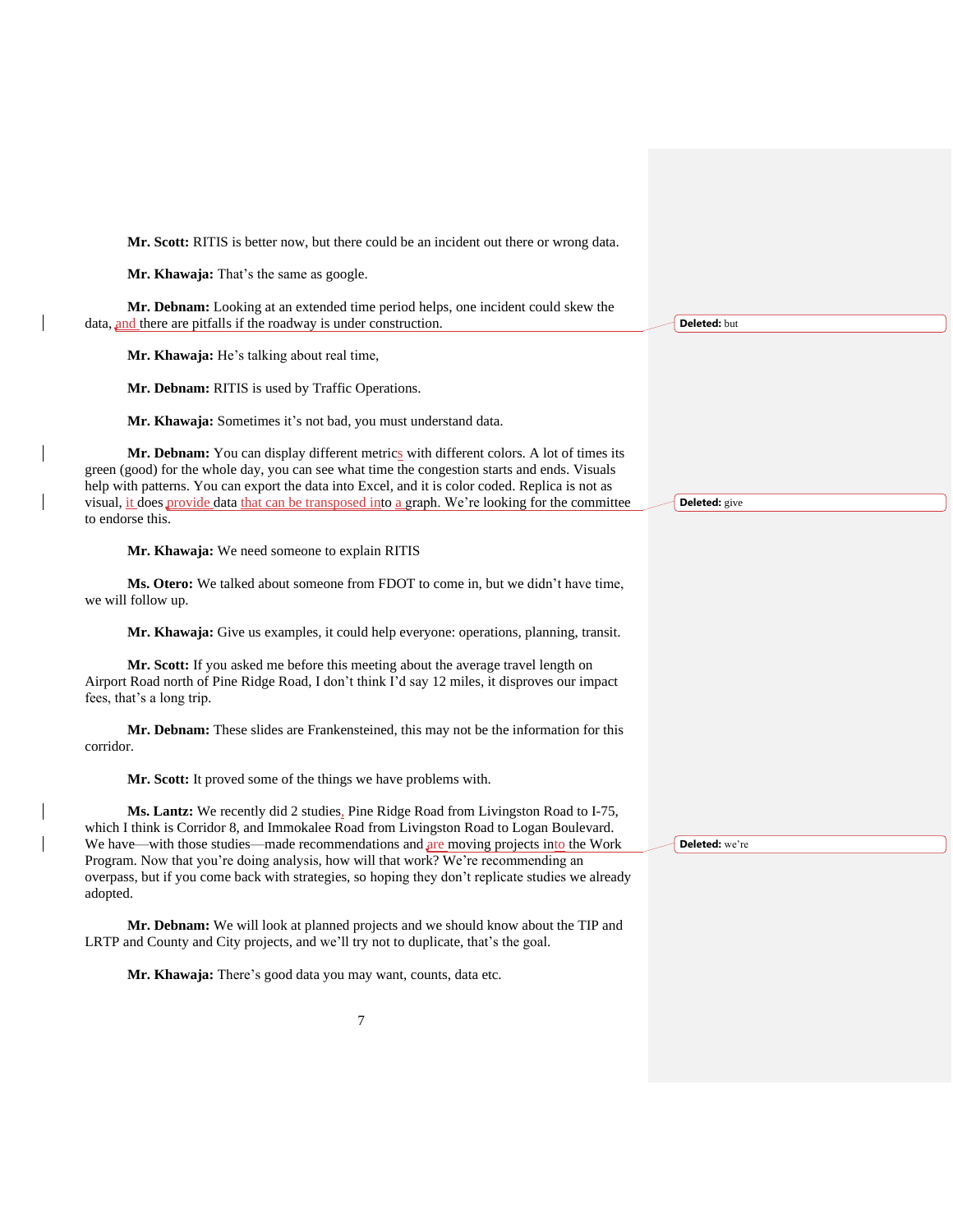**Mr. Scott:** The evaluation criteria has higher scores for things in the pipeline, FDOT gets crazy when you switch the order and cycle through.

**Mr. Rivera:** Vanderbilt Beach Road

**Mr. Khawaja:** Fighting it every year, finally lost or won, it's good for the community

*Mr. DeLeon moved to endorse Congested Corridors Evaluation Methodology. Mr. Rivera seconded. Carried unanimously.*

### **8. Reports and Presentations (May Require Committee Action)**

#### **A. CAT – Transit Signal Priority & Automatic Vehicle Location System Update**

**Mr. DeLeon:** We are finalizing the contract for our CAT Automatic Vehicle Location (AVL) system and a computer aided dispatch and location system. The system we have now is about 10 years old, we had an assessment done for the technology and one of the recommendations was to update the AVL system. We put together a solicitation to either upgrade or replace the system. We made a recommendation and selection with a French company ENGIE. The project includes the hardware in the buses and the software that schedules and sees performance. This will give information on the number of riders, if there are delays or detours to keep people up to date. We're upgrading signage at the transfer stations; and we are adding kiosk signs so people who need more information can get it on the display board. We are also adding signage to show which route is pulling into the bay. The software will help with scheduling the operators and business intelligence.

**Mr. Khawaja:** This is a total replacement?

Mr. DeLeon: Yes, and enhancements. In addition to AVL we are enhancing our fare boxes and mobile ticketing and adding separate software on the paratransit side. These systems will pull together the information so we have a better understanding of the data. We're working on Traffic Signal Prioritization (TSP), tied into this new technology. We're working with Mr. Khawaja and Leandro Goicoechea and others in Traffic Ops. We coordinated with them to vet the scope of work and assisted with the language. We are defining items. It is hardware in the bus and on the cabinets at intersections. There are different options for TSPs, infrared is the current system the firetrucks and ambulances use. We're looking at a GPS solution to see the location of the bus, how late is it running, how many people are on it. The system will send a request to lengthen or truncate the signal at a lower priority that emergency services. We're looking at 50 intersections to see how it performs based on current reliability and on time performance. Our hope is to share the data and how it's working. We're making sure that existing traffic signal and other technology work together and that nothing gets interrupted with this new system. Our plan is to finalize the contract in March and the project is 12 months.

**Mr. Tisch:** Is it part of a grant?

| <b>Deleted:</b> have a project we             |
|-----------------------------------------------|
| Deleted: on                                   |
| <b>Deleted:</b> We integrated new components. |

| Deleted: do         |
|---------------------|
| <b>Deleted: and</b> |
| Deleted: for        |

| <b>Deleted:</b> Some of these are additional things.                           |
|--------------------------------------------------------------------------------|
| <b>Deleted:</b> addict                                                         |
| <b>Deleted:</b> have                                                           |
| <b>Deleted: out</b>                                                            |
| <b>Deleted:</b> is                                                             |
| Deleted: and                                                                   |
| <b>Deleted:</b> we'll                                                          |
| <b>Deleted:</b> have an infrared beam they point at the signal to<br>change it |
| Deleted: , and it                                                              |
| <b>Deleted: Hope</b>                                                           |
| <b>Deleted:</b> technology at the traffic signal                               |
| Deleted: all                                                                   |
| <b>Deleted: Plan</b>                                                           |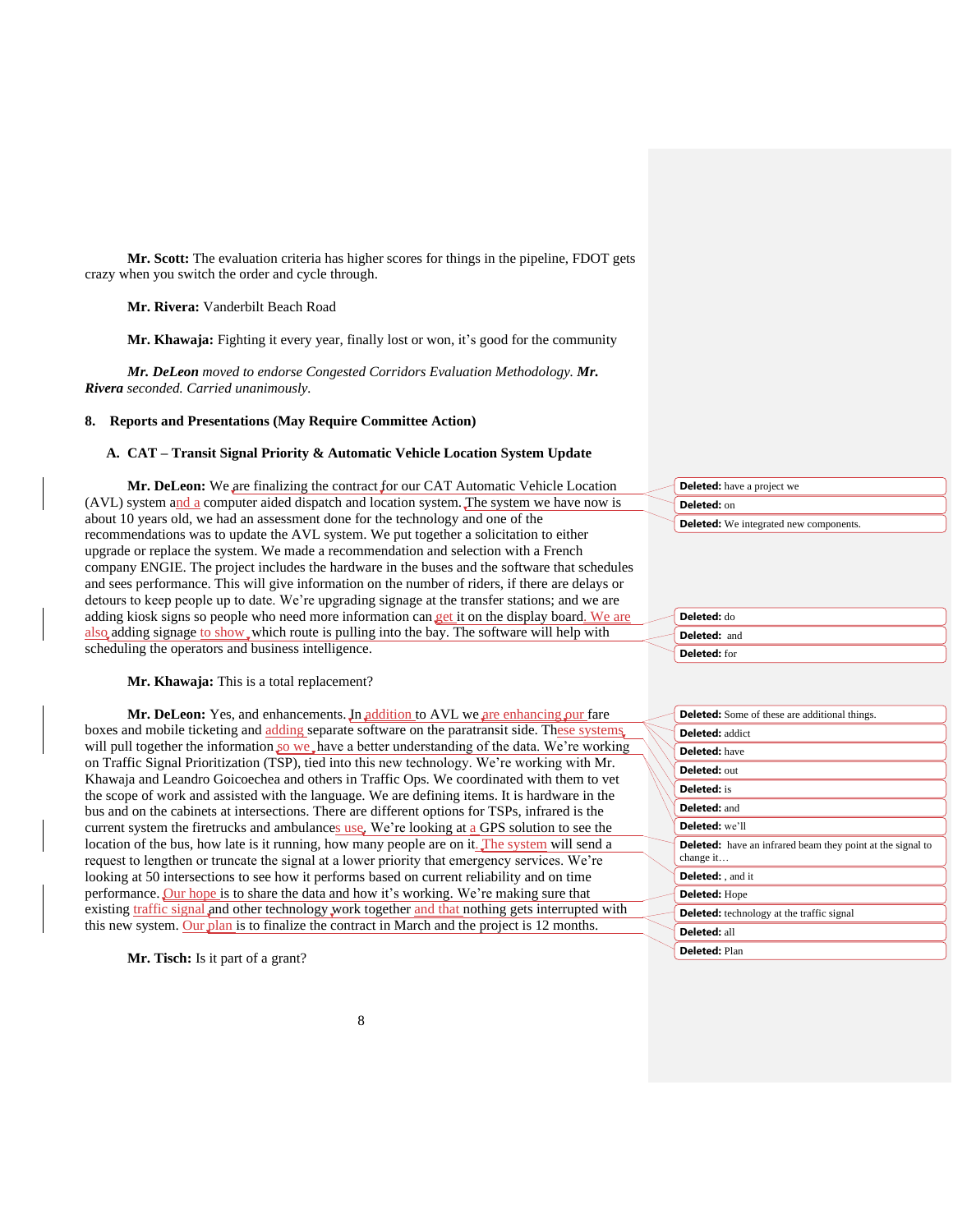| Mr. DeLeon: Yes, grants are being used for portions of the project.                                                                                                                                                                                                                                                                                                                                                                                                                                                                                                                                                                                                                                                                                                          | <b>Deleted:</b> s                  |
|------------------------------------------------------------------------------------------------------------------------------------------------------------------------------------------------------------------------------------------------------------------------------------------------------------------------------------------------------------------------------------------------------------------------------------------------------------------------------------------------------------------------------------------------------------------------------------------------------------------------------------------------------------------------------------------------------------------------------------------------------------------------------|------------------------------------|
| Mr. Khawaja: The difference between preemption and low priority is that with<br>preemption for emergency services we would interrupt the flow to give a green light fastest, the<br>only that can't be terminated immediately is when it's in conflict with a walk signal just in case<br>there's a wheelchair crossing. They will zigzag if needed. For low priority transit, the bus<br>analyzes itself first—am I late? How far from the intersection am I? —and the bus decides and<br>sends a request. The buses don't want to be ahead of schedule either. Ff signal is green and<br>knows bus is 10 seconds away it will stay green longer than usual. If it's serving a side street it<br>will cut the side street sooner. It doesn't interrupt or preempt a change. |                                    |
| Mr. Rivera: If it gives 10 additional seconds, will it shorten the cycle?                                                                                                                                                                                                                                                                                                                                                                                                                                                                                                                                                                                                                                                                                                    |                                    |
| Mr. Khawaja: Yes, it will shorten it, depends on the time of day, how much time can I<br>give up? But it will go back to normal.                                                                                                                                                                                                                                                                                                                                                                                                                                                                                                                                                                                                                                             |                                    |
| Mr. Rivera: How does the number of people matter?                                                                                                                                                                                                                                                                                                                                                                                                                                                                                                                                                                                                                                                                                                                            |                                    |
| Mr. DeLeon: If its empty it doesn't matter if there's more people you won't want them<br>to be late.                                                                                                                                                                                                                                                                                                                                                                                                                                                                                                                                                                                                                                                                         |                                    |
| Mr. Khawaja: They are weighted items, you can say if there's 20 people on the bus and<br>it's running a minute late it's more critical to act, if there are only 5 people maybe it can be 3<br>minutes late. We are trying to code each firetruck using system and we're almost there, but it's<br>hard because you need the code of each truck, but a lot are coded 000, they can preempt but are<br>not identified. We'd would like to see report of trips and the time, are they emergencies, why is<br>this one doing it 20 times when most are doing it 3 times? If there are units purchased online, we<br>want to be able to shut them off.                                                                                                                           |                                    |
| Mr. Tisch: Is the technology being used in other places in Florida?                                                                                                                                                                                                                                                                                                                                                                                                                                                                                                                                                                                                                                                                                                          |                                    |
| Mr. DeLeon: Orlando uses same technology combination. The technology is the same as                                                                                                                                                                                                                                                                                                                                                                                                                                                                                                                                                                                                                                                                                          | <b>Deleted:</b> for the technology |

Tabled to next meeting. **9. Member Comments**

**B. FDOT – US 41 FRAME Presentation**

counties.

 $\overline{\phantom{a}}$ 

what's already existing in the cabinets in Collier, and they've done some of these with other bus systems. Next, we'll look at different thresholds, in some places transit has priority over everything. There are different opportunities here. For mobile ticketing the QR code is live so it can't have a picture taken. Tampa's HART system is operating similarly. We're looking at working with Lee Tran for regional fares, LinC, Route 600 comes into Collier County.

**Mr. Khawaja:** They've done it for tolls, they can do it for transit. especially neighboring